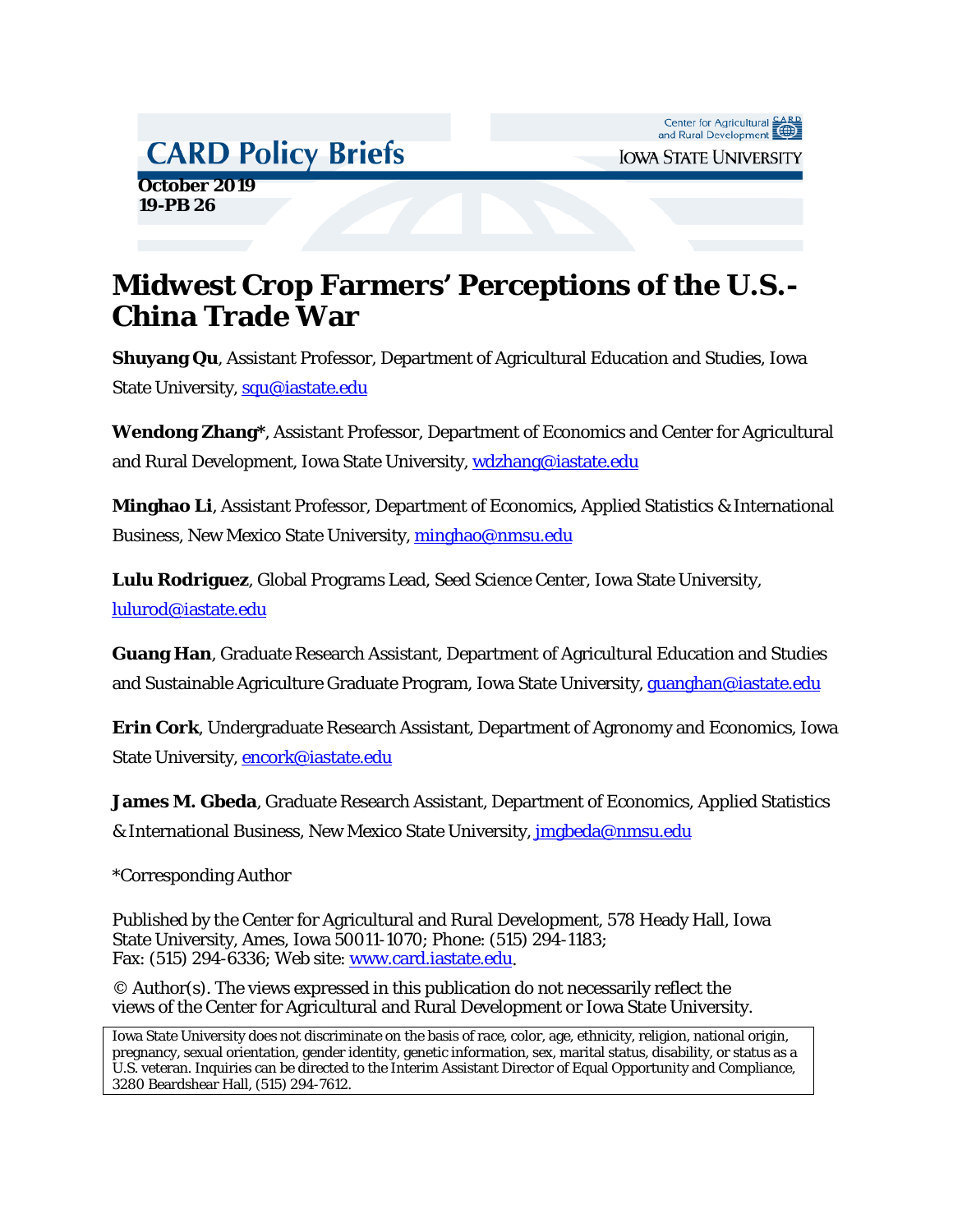## **Executive Summary**

The trade dispute between the United States and China that began in 2018 quickly reached an unprecedented level. As of June 2019, several rounds of talks had failed to prevent the United States from imposing tariffs on more than \$250 billion worth of Chinese products. China then retaliated with tariffs on more than \$110 billion worth of U.S. products, including substantial tariffs on agricultural products such as soybeans, pork, and ethanol. The trade war escalated yet again on August 23, when China announced tariffs on another \$75 billion worth of U.S. products in response to President Trump's newest tariffs on \$300 billion worth of Chinese imports. The United States implemented the new tariffs in two rounds, on September 1 and December 15, 2019, along with renewed 5% hikes on \$250 billion worth of previously taxed Chinese products. Overall, the average U.S. tariff rates on Chinese products rose from 3.1% in January 2018 to 12.4% in September 2018, and eventually climbed to 24.3% in December 2019. The Chinese tariffs on U.S. exports rose from an average of 8.0% in January 2018 to 16.5% in June 2019; however, this figure is set to increase to an average of 25.9% by December 2019.

As of September 1, 2019, China's retaliatory tariffs cover almost all agricultural exports from the United States. It is important to understand the ongoing U.S.-China trade war's impacts on the agricultural economy and wellbeing of American farmers, considering that the United States ships more than \$20 billion worth of agricultural products, including one in four rows of soybeans, to China each year. While economists have begun in earnest to examine the effects of the trade dispute on the U.S., Chinese, and global economies, scholars are yet to evaluate how U.S. farmers, especially those from agricultural states, perceive the immediate and long-term repercussions of this protracted trade war. How do they keep themselves informed of rapidly evolving events? Where do they get news and information to cope with the prolonged disruption of trade with a major market? Do their perceptions correlate with the information they get from these sources, their farming characteristics, and the actual economic impacts of this trade disruption? How do farmers' adjust planting, marketing, and risk management decisions to the trade war?

We fill this research gap by providing a micro-level analysis of farmers' perceptions and views of the U.S.-China trade war. We asked farmers in Minnesota, Iowa, and Illinois with at least 250 operating acres of corn or soybeans to respond to an online questionnaire administered from February to April 2019. We mailed two follow-up questionnaires, following Dillman's Tailed Survey Design method and closed the data collection in June 2019. Both online and the mailed survey yielded 794 responses, resulting in a response rate of 26.5%. A total of 693 out 794 responses were deemed usable for analysis, 44% were from Iowa, 32% were from Illinois, and 23% were from Minnesota. The vast majority are male (96%), and 36% have a bachelor's or higher degree. Slightly over one-third also raise livestock, and two-thirds derive income from off-farm sources. Thirty-one percent report a 2018 total annual gross farm income of \$250K– \$499K, 27% said they earned \$500K–\$999K per year, and 21% report farm earnings of over \$1 million.

Combining Likert scale items with open-ended questions, we elicited farmers' insights into how they view general U.S.-China bilateral relations, identify their information needs regarding this issue, and solicit their suggestions about how the impasse can be resolved. Aside from teasing out farmers' preferred information sources, our survey examines how their planting, marketing, and storage decisions may have shifted due to the trade dispute.

Our results show that despite the immediate negative economic impacts they have experienced, over 56% were still somewhat (38%) or strongly supportive (22%) of President Trump's tariffs on Chinese products. Only 18% strongly oppose raising tariffs, and only 12% were somewhat opposed to it. This generally favorable assessment of the president's stance prevails even though the vast majority of our respondents report experiencing substantial economic loss because of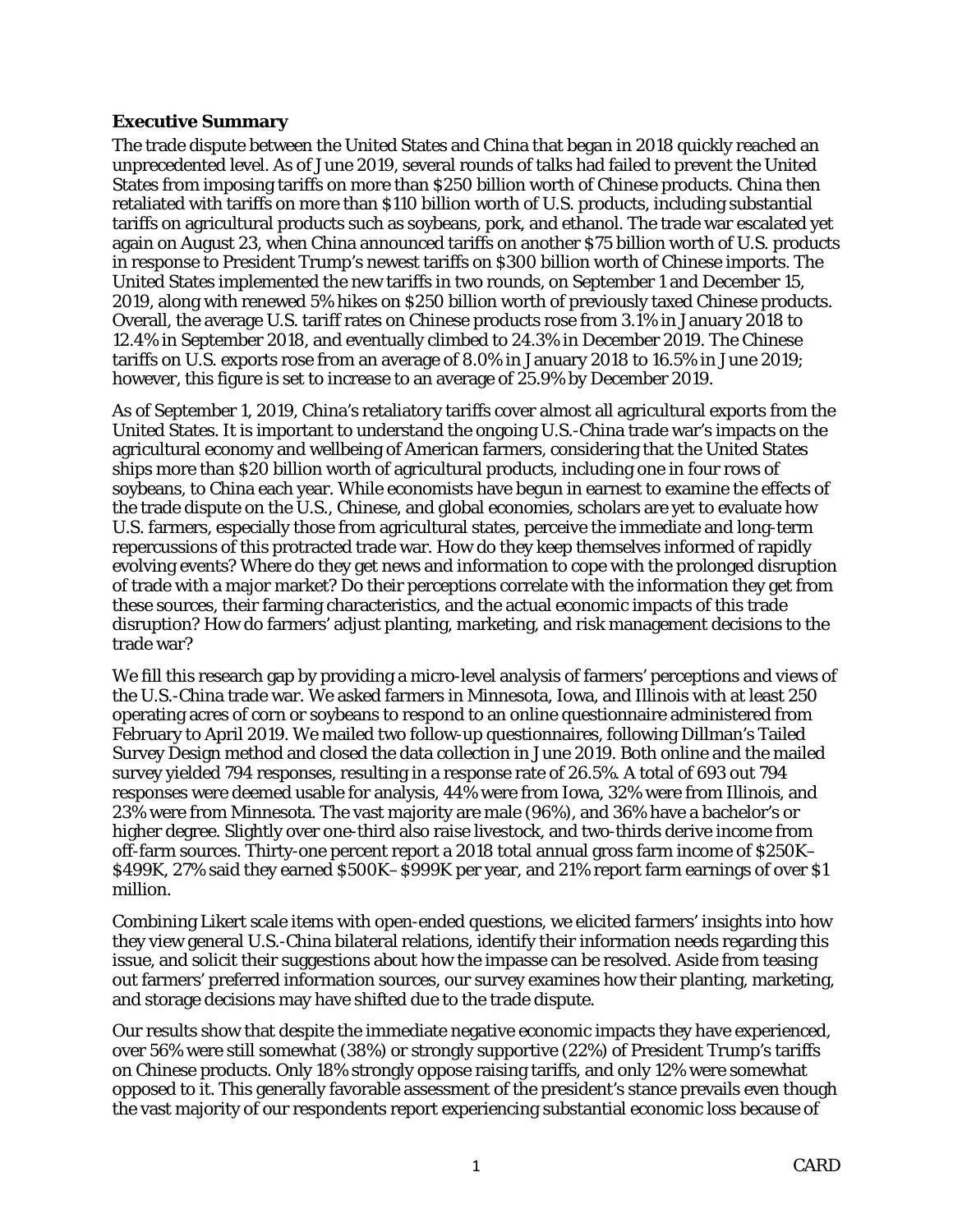the trade disruptions. Over 80% thought the trade disruption had an adverse effect on net farm income in 2018, and 42% and 29% saw their net farm income go down 10–20% or by over 20%, respectively. Therefore, it is not surprising that 81% wish for normal trade relations to resume. It is important to note that farmers experience significant income shocks, but that did not affect their support for the president's approach. This relates, in part, to the 2018 Market Facilitation Program payments that a vast majority of farmers (86%) find at least somewhat useful. It is worth noting that our survey was conducted before farmers were given \$16 billion in payments in the 2019 Market Facilitation Program.

We find that in general, our farmer-respondents largely view the trade disruption as a shortterm-pain/long-term-gain phenomenon. More than half of our sample (54.8%) disagree or strongly disagree that nothing good will come out of the trade disruption. Farmers are more optimistic about the prospect of future gains while being conscious regarding future economic losses resulting from China's diversification efforts away from the United States. While only 14% thought their farm operation would be better off financially a year from now because of the trade disruption, the number of farmers who think the U.S. economy will be stronger in three years rose to 44%. At the same time, a vast majority (76%) recognize that American farmers will bear the brunt of the tariffs imposed by China, and 62% agree that U.S. agriculture is likely to lose markets.

Consistent with the perception of treating this trade disruption as a short-term phenomenon, we did not detect changes in farmers' planting, marketing and/or storage decisions due to the trade disruption with China (e.g., farmers did not plant less soybeans compared to the 2013–17 level, and did not make more sales using pre-harvest marketing tools).

What do farmers think about U.S.-China economic and political relations in general? A majority of our sample harbor five "pain points" related to China: poor intellectual property protection, the trade deficit, the U.S. Treasury debt it holds, cyber-economic espionage, and job losses to China. Although respondents split on opinions about whether or not China is an ally to the US economically, they think it is important for the United States to maintain a healthy economic relationship with China.

Regarding their communication habits when it comes to trade and other economic issues, our sample tends to rely on newsletters from farmers' groups and organizations, radio, and TV news, in that order. FOX News, farm bureaus, and *Successful Farming* magazine were the most frequently cited information sources.

Given the fluid nature of the trade negotiations, it is important to note that our findings represent only a snapshot of the opinions held by farmers in three Midwestern states. Their views and decisions may have shifted depending on several factors, including the extent of the 2019 MFP payments they receive, further threats of tariffs, and recent progress in trade talks with a possible phase 1 of a trade deal. Our survey also focuses exclusively on crop farmers, though livestock farmers also have experienced significant business disruption.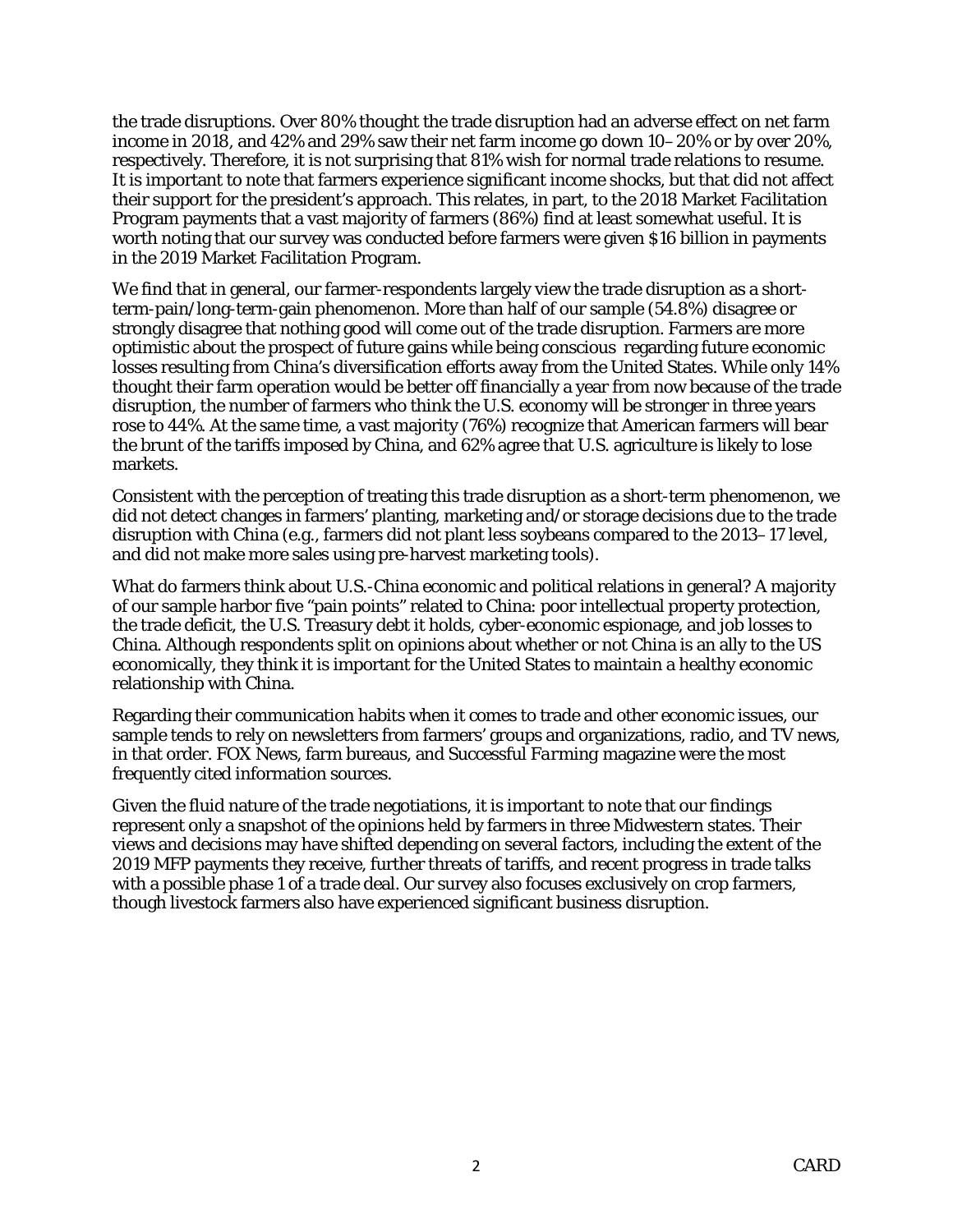## **Introduction**

The trade dispute between the United States and China that began in 2018 quickly reached an unprecedented level. As of June 2019, several rounds of talks failed to prevent the United States from imposing tariffs on more than \$250 billion worth of Chinese products.

China has imposed tariffs on more than \$110 billion worth of U.S. products, including substantial tariffs on agricultural products such as soybeans, pork, and ethanol. The trade war escalated yet again on August 23, 2019 when China announced tariffs on another \$75 billion worth of U.S. products in response to President Trump's newest tariffs on \$300 billion worth of Chinese imports. The United States implemented the new tariffs in two rounds, on September 1 and December 15, 2019, along with renewed 5% hikes on \$250 billion worth of previously taxed Chinese products. Overall, the average U.S. tariff rates on Chinese products rose from 3.1% in January 2018 to 12.4% in September 2018, and eventually climbed to 24.3% in December 2019. The Chinese tariffs on U.S. exports rose from an average of 8.0% in January 2018 to 16.5% in June 2019. This figure is set to increase to an average of 25.9% by December 2019. As of September 1, 2019, China's retaliatory tariffs cover almost all agricultural exports from the United States.

We conducted a micro-level analysis of farmers' perceptions and views of the U.S.-China trade war by administering online and mailed questionnaires to farmers in Minnesota, Iowa, and Illinois from February to April 2019.

# **Data Collection**

The population of interest in this study was corn and soybean farmers (age 18 or older) operating 250 acres or more acres in Iowa, Illinois, or Minnesota, the top three corn and soybean producing states in the country. We selected a stratified random sample of 3,000 farmers based on these criteria to represent all counties across the three states, with 1155 from Iowa, 1058 from Illinois, and 787 from Minnesota. Following Dillman's Tailored Survey Design method, we sent the first invitation to complete the questionnaire online to the sample of farmers on March 13; and we sent printed questionnaires on April 15 and a follow-up second mailing on May 7 (with the option of responding online) to farmers who had not completed the questionnaire by the time of distribution. We closed the data collection on June 12.

The questionnaire asked farmers about their information seeking habits regarding the U.S.- China trade disruption, general attitude toward the trade dispute, perceived impact on their own farms and U.S. agriculture as a whole, knowledge and expectations of the trade disruption, crop marketing and storage behavior from 2013 to date, and plans for the future.

Both online and the mailed survey yielded 794 responses, resulting in a response rate of 26.5%. A total of 693 out 794 responses were deemed usable for analysis, 44% were from Iowa, 32% were from Illinois, and 23% were from Minnesota. The number of responses used for each table below may vary to take advantage of more responses to certain questions.

## **Awareness of, and Attitude about, the Trade Disruption**

Over 80% of respondents indicate they were moderately to very informed about the trade dispute, and less than 10% report that they were slightly informed to not informed at all. More than half feel the amount of information they have heard about the issue is "about right," and about 23% feel they have not heard enough about it. These findings suggest that although more than 90% of surveyed farmers feel they are at least moderately informed, more than 20% of them indicate they hear too little or far too little about this issue, as shown in tables 1 and 2.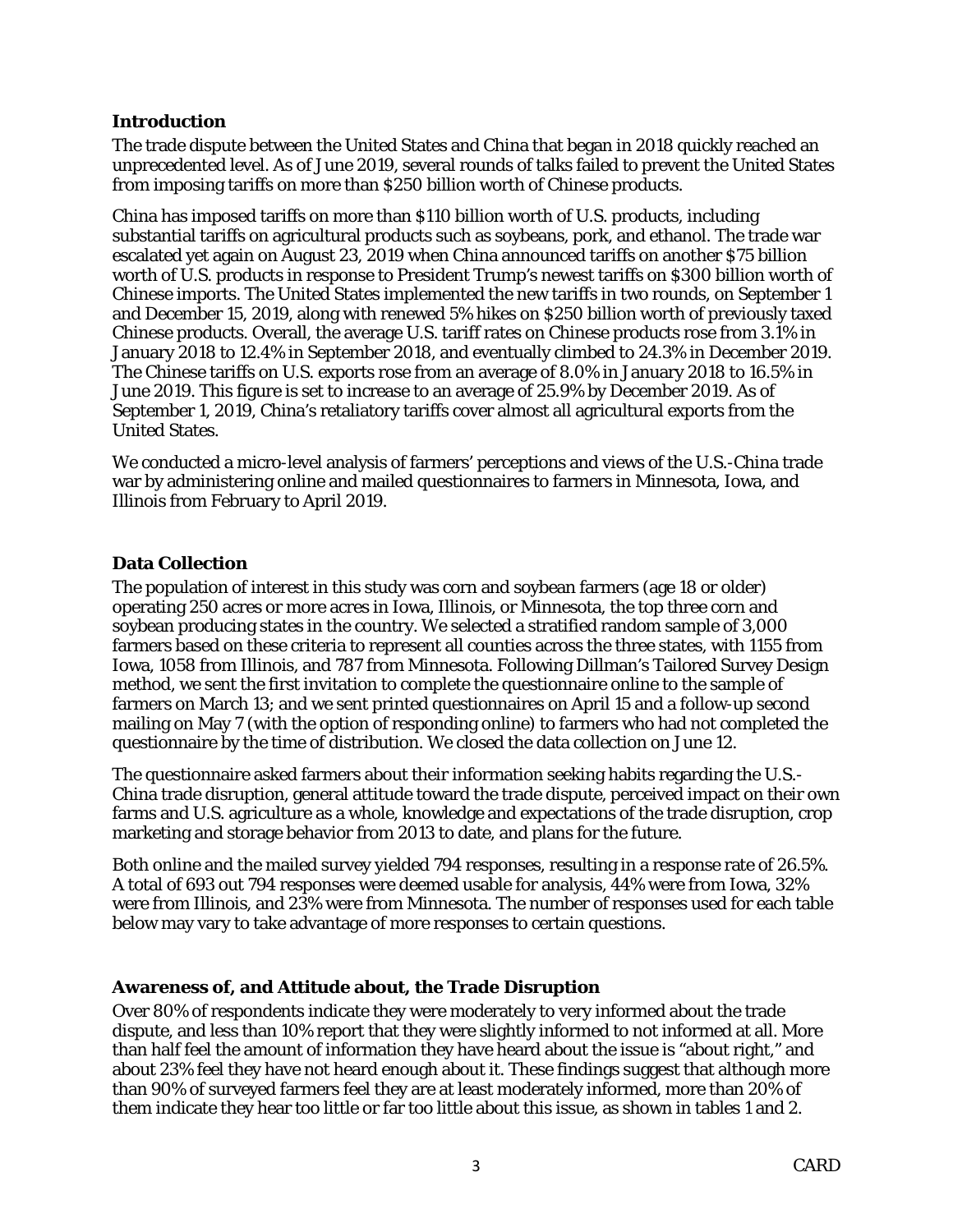|   | <b>Not</b><br><b>Informed</b> | Slightly<br><b>Informed</b> | <b>Moderately</b><br><b>Informed</b> | Very<br><b>Informed</b> | <b>Extremely</b><br>informed |
|---|-------------------------------|-----------------------------|--------------------------------------|-------------------------|------------------------------|
| # |                               | 50                          | 284                                  | 274                     | 82                           |
| % | 0.1                           | 7.2                         | 41.1                                 | 39.7                    | 11.9                         |

**Table 1. How Informed Respondents are about the Trade Disruption**

**Table 2. How Much Respondents have heard about the Trade Disruption**

|   | <b>Far Too Little</b> | <b>Too Little</b> | <b>About Right</b> | <b>Too Much</b> | <b>Far Too Much</b> |
|---|-----------------------|-------------------|--------------------|-----------------|---------------------|
| # | 19                    | 143               | 370                | 112             | 45                  |
| % | 2.8                   | 20.8              | 53.7               | 16.3            | 6.5                 |

As table 3 shows, nearly 60% of respondents somewhat support or strongly support raising tariffs on products imported from China, while about 30% somewhat or strongly oppose it.

**Table 3. Respondents' Level of Support for Raising Tariffs on Products Imported from China**

|   | <b>Strongly Oppose</b> | <b>Somewhat Oppose</b> | <b>Neither</b> | <b>Somewhat Support Strongly Support</b> |      |
|---|------------------------|------------------------|----------------|------------------------------------------|------|
| # | 117                    | 82                     | 71             | 250                                      | 142  |
| % | 17.7                   | 12.4                   | 10.7           | 37.8                                     | 21.5 |

## **Views about the Impacts of the Trade Disruption on U.S. Agriculture**

As shown in table 4, the majority of respondents feel the negative effects of the trade disruption on their farm. Only about 14% believe their farm operation will be better off financially a year from now because of the trade disruption, while slightly more than 20% think the same about U.S. agriculture as a whole. More than 40% believe the trade disruption will enhance the U.S. economy as a whole three years from now. As farmers perceive more benefits in the future, they tend to feel less negative about the trade dispute. Although the majority think the agricultural sector, including their farm, will suffer the most, many believe the U.S. economy will benefit from the trade dispute with China. Over 80% want the trade disruption to end, over 70% feel American farmers will bear the brunt of the tariffs, and more than 60% feel the United States is losing customers to competitors as a result. These findings suggest the frustration and magnitude of potential risks farmers see themselves as facing due to the trade dispute.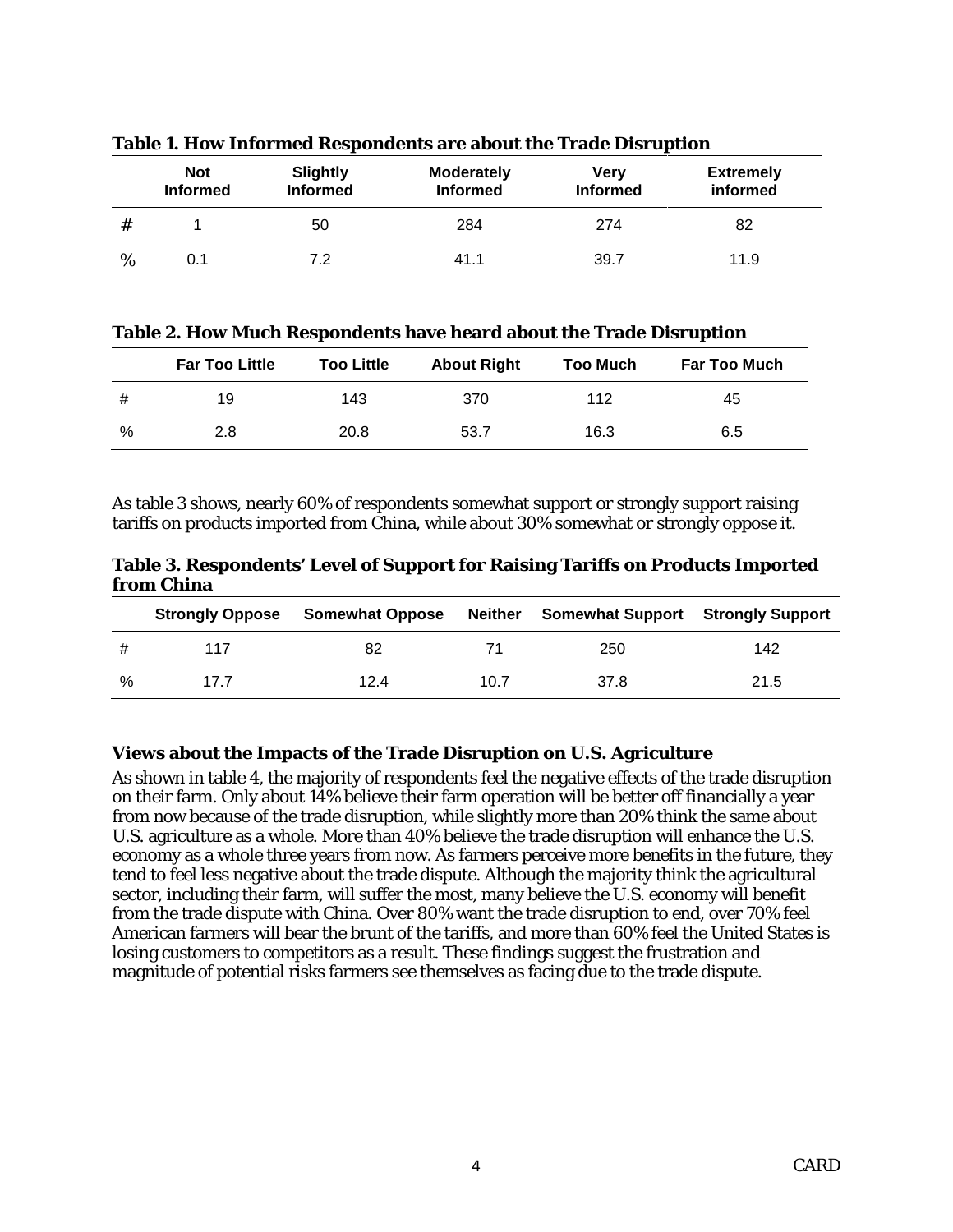|                                                                                                                                    | <b>Strongly</b><br><b>Disagree</b> | <b>Disagree</b> | <b>Neither</b><br>agree<br>nor<br><b>Disagree</b> | Agree | <b>Strongly</b><br>Agree |
|------------------------------------------------------------------------------------------------------------------------------------|------------------------------------|-----------------|---------------------------------------------------|-------|--------------------------|
| Nothing good will come out of this trade<br>disruption.                                                                            | 15.9                               | 38.7            | 15.5                                              | 17.2  | 12.7                     |
| I hope this trade disruption is resolved soon.                                                                                     | 1.5                                | 2.3             | 14.6                                              | 34.2  | 47.3                     |
| The trade disruption will make U.S.<br>agriculture lose markets to our competitors.                                                | 5.1                                | 14.7            | 17.8                                              | 33.5  | 28.9                     |
| The U.S. economy will suffer more than<br>China's economy due to this trade<br>disruption.                                         | 11.8                               | 26.8            | 25.2                                              | 23.0  | 13.3                     |
| American farmers will bear the brunt of the<br>tariffs imposed by the Chinese government.                                          | 3.4                                | 5.6             | 15.1                                              | 41.6  | 34.3                     |
| A year from now, my farm operation will be<br>better off financially because of this trade<br>disruption.                          | 26.4                               | 26.9            | 32.8                                              | 11.3  | 2.7                      |
| A year from now, U.S. agriculture will be<br>better off compared to now because of this<br>trade disruption.                       | 23.1                               | 25.3            | 31.4                                              | 17.6  | 2.5                      |
| Three years from now, the U.S. economy in<br>general will be better off because of the<br>trade disruption.                        | 13.3                               | 13.0            | 28.3                                              | 33.6  | 9.8                      |
| The tariffs imposed by the U.S. and China<br>on each other's products will have long-term<br>negative effects on U.S. agriculture. | 6.8                                | 20.8            | 25.1                                              | 27.9  | 19.5                     |
| This trade disruption will enhance the<br>economic relationship between the U.S. and<br>China in the long run.                     | 14.3                               | 19.0            | 30.2                                              | 31.4  | 5.2                      |

## **Table 4. Respondents' Extent of Agreement with Statements Regarding the Impact of the Trade Disruption on U.S. Agriculture**

*Note*: Numbers represent percent of respondents, each row sums to 100.

# **Views about the Economies of the United States and China and U.S.-China Economic Relations**

More than 70% of respondents agree or strongly agree with the statements "The amount of U.S. debt held by China is a serious problem for the U.S.," "The trade deficit with China is harmful to the U.S. economy," and "China engages in cyber economic espionage against the U.S." However, more than 90% also believe it is important to maintain a healthy relationship with China. Respondents split on topics such as the Trans-Pacific Partnership (TPP) and China being an ally to the United States economically, but are neutral about or in favor of multilateral trade, as table 5 shows. These results indicate the majority negatively relate the current debt, deficits, and job losses to China, although they believe a healthy economic relationship with China is important.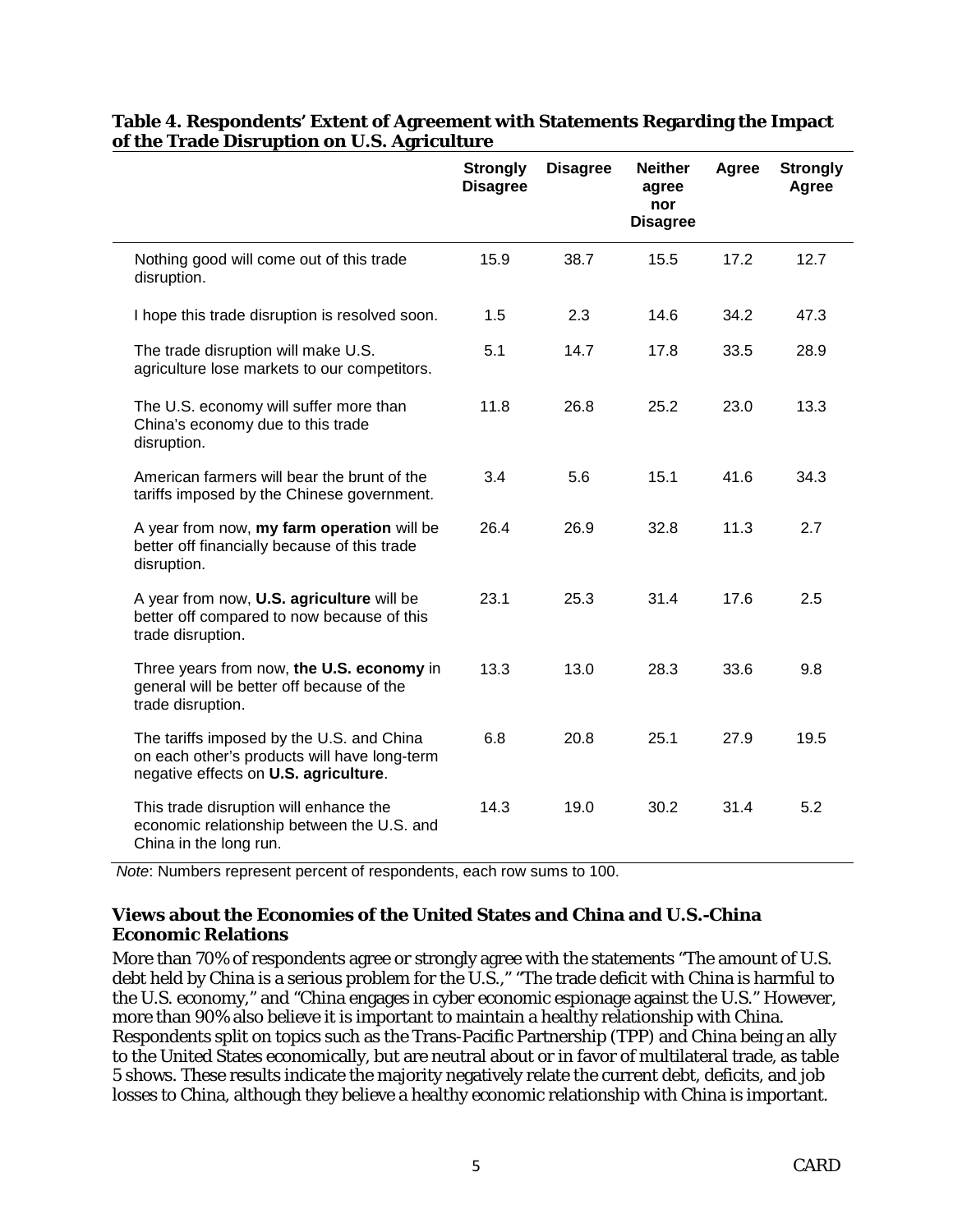|                                                                                                                                   | <b>Strongly</b><br><b>Disagree</b> | <b>Disagree</b> | <b>Neither</b><br>Agree nor<br><b>Disagree</b> | Agree | <b>Strongly</b><br>Agree |
|-----------------------------------------------------------------------------------------------------------------------------------|------------------------------------|-----------------|------------------------------------------------|-------|--------------------------|
| The amount of U.S. debt held by<br>China is a serious problem for the<br>U.S.                                                     | 0.9                                | 3.8             | 17.6                                           | 53.0  | 24.8                     |
| The trade deficit with China is<br>harmful to the U.S. economy.                                                                   | 2.1                                | 9.3             | 16.2                                           | 54.0  | 18.3                     |
| China engages in cyber economic<br>espionage against the U.S.                                                                     | 1.1                                | 1.4             | 27.0                                           | 43.2  | 27.3                     |
| The number of jobs Americans lose<br>to China is problematic.                                                                     | 1.6                                | 8.4             | 26.4                                           | 48.9  | 14.9                     |
| Economically, China is an ally of the<br>U.S.                                                                                     | 7.8                                | 25.1            | 35.9                                           | 28.2  | 3.0                      |
| It is important for the U.S. to<br>maintain a healthy economic<br>relationship with China.                                        | 0.1                                | 0.6             | 7.2                                            | 67.0  | 25.1                     |
| The U.S. will be better off using a<br>multilateral approach, rather than a<br>unilateral one, in dealing with trade<br>disputes. | 1.1                                | 5.9             | 43.1                                           | 36.3  | 13.6                     |
| The U.S. is better off leaving the<br>TPP (Trans-Pacific Partnership).                                                            | 16.0                               | 20.6            | 44.1                                           | 16.3  | 3.0                      |

## **Table 5. Respondents' Extent of Agreement with Statements Related to the Economies of China and the United States**

*Note*: Numbers represent percent of respondents, each row sums to 100.

Table 6 shows that less than 6% of respondents disagree or strongly disagree with the statements "The Chinese government exerts too much influence on the value of its currency," "China's record of enforcing intellectual property rights leaves much to be desired," and "China often gets into territorial disputes with other countries." However, more than 40% agree or strongly agree that "China's growing economic strength is good for the world," as shown in table 6. This shows the majority disagree with how China's government deals with intellectual property and the nation's currency. Most respondents see China's economic strength, but not its conduct, as good for the world.

#### **Table 6. Respondents' Extent of Agreement with Statements Related to China**

|                                                             | <b>Strongly</b><br><b>Disagree</b> | <b>Disagree</b> | <b>Neither</b><br>Agree nor<br><b>Disagree</b> | Aaree | <b>Strongly</b><br>Agree |
|-------------------------------------------------------------|------------------------------------|-----------------|------------------------------------------------|-------|--------------------------|
| China's growing economic strength<br>is good for the world. | 3.4                                | 16.6            | 38.6                                           | 38.1  | 3.3                      |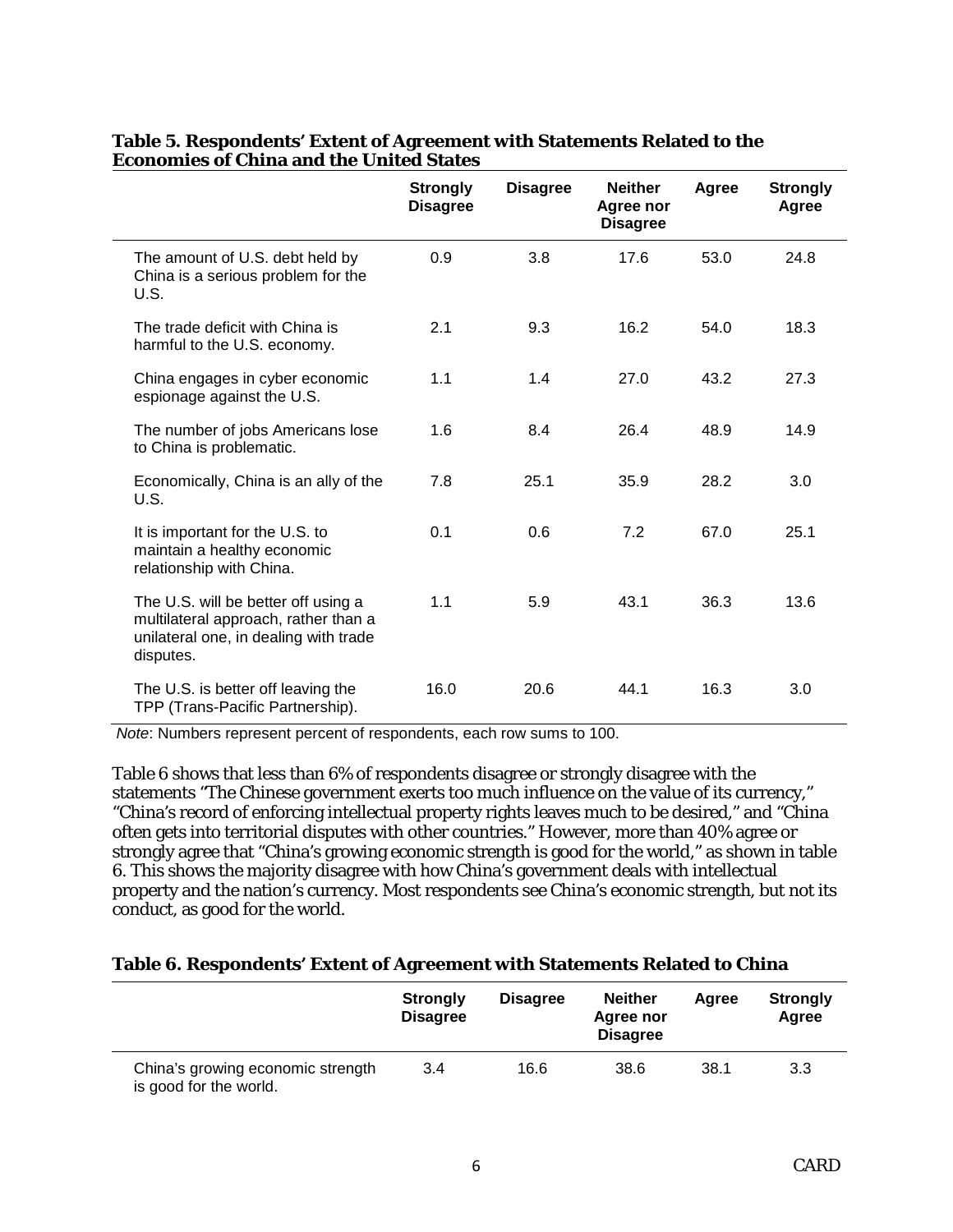| The Chinese government exerts<br>too much influence on the value of<br>its currency.      | 0.6 | 2.3 | 38.5 | 45.2 | 13.5 |
|-------------------------------------------------------------------------------------------|-----|-----|------|------|------|
| China's record of enforcing<br>intellectual property rights leaves<br>much to be desired. | 0.3 | 1.0 | 23.3 | 44.5 | 31.0 |
| China often gets into territorial<br>disputes with other countries.                       | 0.6 | 4.9 | 47.8 | 35.5 | 11.3 |

*Note*: Numbers represent percent of respondents, each row sums to 100.

### **Use of and Views about Trade Disruption Information Sources**

Farmers use the radio, TV news, and farmers' groups/organizations most frequently to keep abreast of developments on this issue. Social media, online magazines, and online newspapers were the least-used information sources about the topic, as shown in table 7.

|                                      | <b>Never</b> | Rarely | <b>Sometimes</b> | Often | All the Time |
|--------------------------------------|--------------|--------|------------------|-------|--------------|
| TV news                              | 10.3         | 17.4   | 32.3             | 31.1  | 8.9          |
| Radio                                | 7.8          | 15.6   | 36.2             | 31.3  | 9.1          |
| Printed newspapers                   | 16.1         | 21.0   | 32.3             | 25.0  | 5.6          |
| Online newspapers                    | 37.5         | 24.3   | 18.5             | 16.5  | 3.2          |
| Printed magazines                    | 11.7         | 15.6   | 39.4             | 28.6  | 4.7          |
| Online magazines                     | 44.1         | 24.8   | 18.6             | 10.1  | 2.4          |
| Social media                         | 47.7         | 20.2   | 20.0             | 8.6   | 3.5          |
| Farmers' groups and<br>organizations | 7.7          | 13.5   | 39.9             | 30.6  | 8.3          |
| University sources                   | 18.6         | 27.6   | 35.4             | 16.5  | 2.0          |
| Government agencies or<br>officials  | 16.5         | 30.2   | 37.9             | 12.1  | 3.3          |
| Family, friends, or<br>neighbors     | 11.0         | 25.9   | 43.8             | 15.0  | 4.3          |

## **Table 7. How Frequently Respondents Seek Information about the Trade Disruption from Various Sources**

*Note*: Numbers represent percent of respondents; each row sums to 100.

As table 8 shows, respondents view social media and online sources as least credible, while farmers' groups, university sources, and the radio scored the highest in farmers' credibility ratings.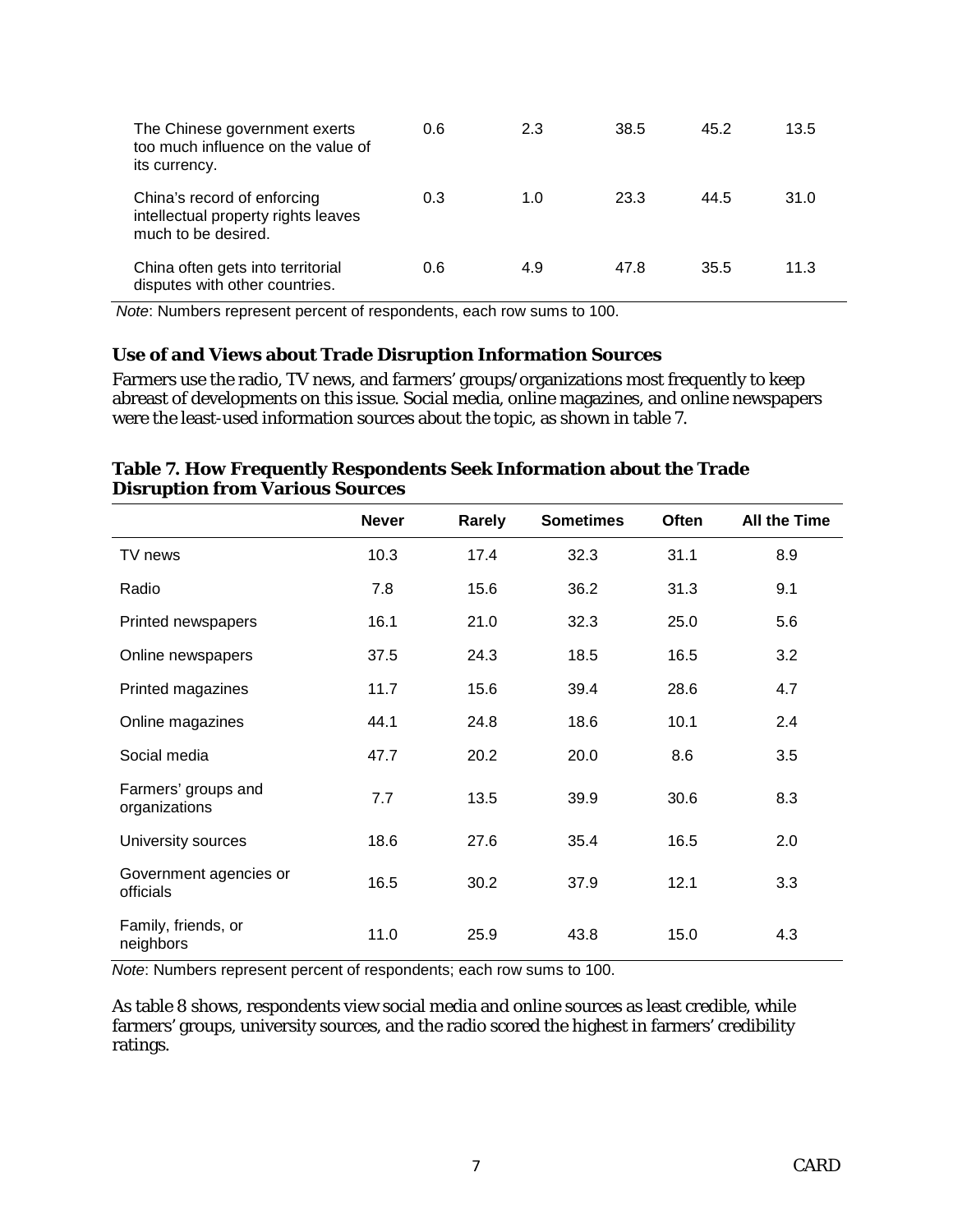|                                   | Not at all<br><b>Credible</b> | <b>Slightly</b><br><b>Credible</b> | <b>Moderately</b><br><b>Credible</b> | <b>Very</b><br><b>Credible</b> | <b>Extremely</b><br><b>Credible</b> |
|-----------------------------------|-------------------------------|------------------------------------|--------------------------------------|--------------------------------|-------------------------------------|
| TV news                           | 16.0                          | 22.6                               | 43.2                                 | 13.2                           | 5.0                                 |
| Radio                             | 5.3                           | 15.7                               | 50.9                                 | 22.7                           | 5.4                                 |
| Printed newspapers                | 9.8                           | 19.5                               | 50.1                                 | 17.0                           | 3.7                                 |
| Online newspapers                 | 14.3                          | 26.0                               | 48.9                                 | 9.0                            | 1.9                                 |
| Printed magazines                 | 6.1                           | 13.7                               | 55.9                                 | 20.8                           | 3.5                                 |
| Online magazines                  | 12.6                          | 21.2                               | 52.9                                 | 11.5                           | 1.8                                 |
| Social media                      | 26.6                          | 33.5                               | 34.4                                 | 4.0                            | 1.6                                 |
| Farmers' groups and organizations | 2.8                           | 10.0                               | 43.0                                 | 34.1                           | 10.2                                |
| University sources                | 4.1                           | 11.4                               | 44.1                                 | 32.9                           | 7.5                                 |
| Government agencies or officials  | 7.9                           | 18.8                               | 54.2                                 | 15.2                           | 3.8                                 |
| Family, friends, or neighbors     | 7.9                           | 24.9                               | 55.3                                 | 9.1                            | 2.8                                 |

## **Table 8. Credibility Ratings of Various Sources on the Trade Dispute Issue**

*Note*: Numbers represent percent of respondents; each row sums to 100.

Table 9 shows that respondents view farmers' groups and organizations as most informative about the trade war, and they view TV news, social media, and online sources as the least informative. Respondents view many of the mediated and interpersonal communication sources listed as moderately credible—only a few respondents indicated any of the sources as extremely informative.

|                                      | Not at all<br><b>Informative</b> | <b>Slightly</b><br><b>Informative</b> | <b>Moderately</b><br><b>Informative</b> | <b>Very</b><br><b>Informative</b> | <b>Extremely</b><br><b>Informative</b> |
|--------------------------------------|----------------------------------|---------------------------------------|-----------------------------------------|-----------------------------------|----------------------------------------|
| TV news                              | 12.6                             | 25.9                                  | 43.2                                    | 13.7                              | 4.7                                    |
| Radio                                | 5.6                              | 20.5                                  | 47.8                                    | 21.0                              | 5.1                                    |
| Printed newspapers                   | 7.7                              | 22.4                                  | 49.4                                    | 17.0                              | 3.5                                    |
| Online newspapers                    | 13.0                             | 30.7                                  | 43.8                                    | 9.5                               | 3.0                                    |
| Printed magazines                    | 4.9                              | 18.1                                  | 52.1                                    | 20.9                              | 4.1                                    |
| Online magazines                     | 12.1                             | 26.1                                  | 48.4                                    | 9.6                               | 3.9                                    |
| Social media                         | 22.6                             | 34.4                                  | 35.1                                    | 5.5                               | 2.5                                    |
| Farmers' groups and<br>organizations | 2.7                              | 11.5                                  | 45.3                                    | 30.3                              | 10.3                                   |
| University sources                   | 3.8                              | 15.9                                  | 46.5                                    | 27.1                              | 6.7                                    |

## **Table 9. How Informative Sources are about the Trade Disruption**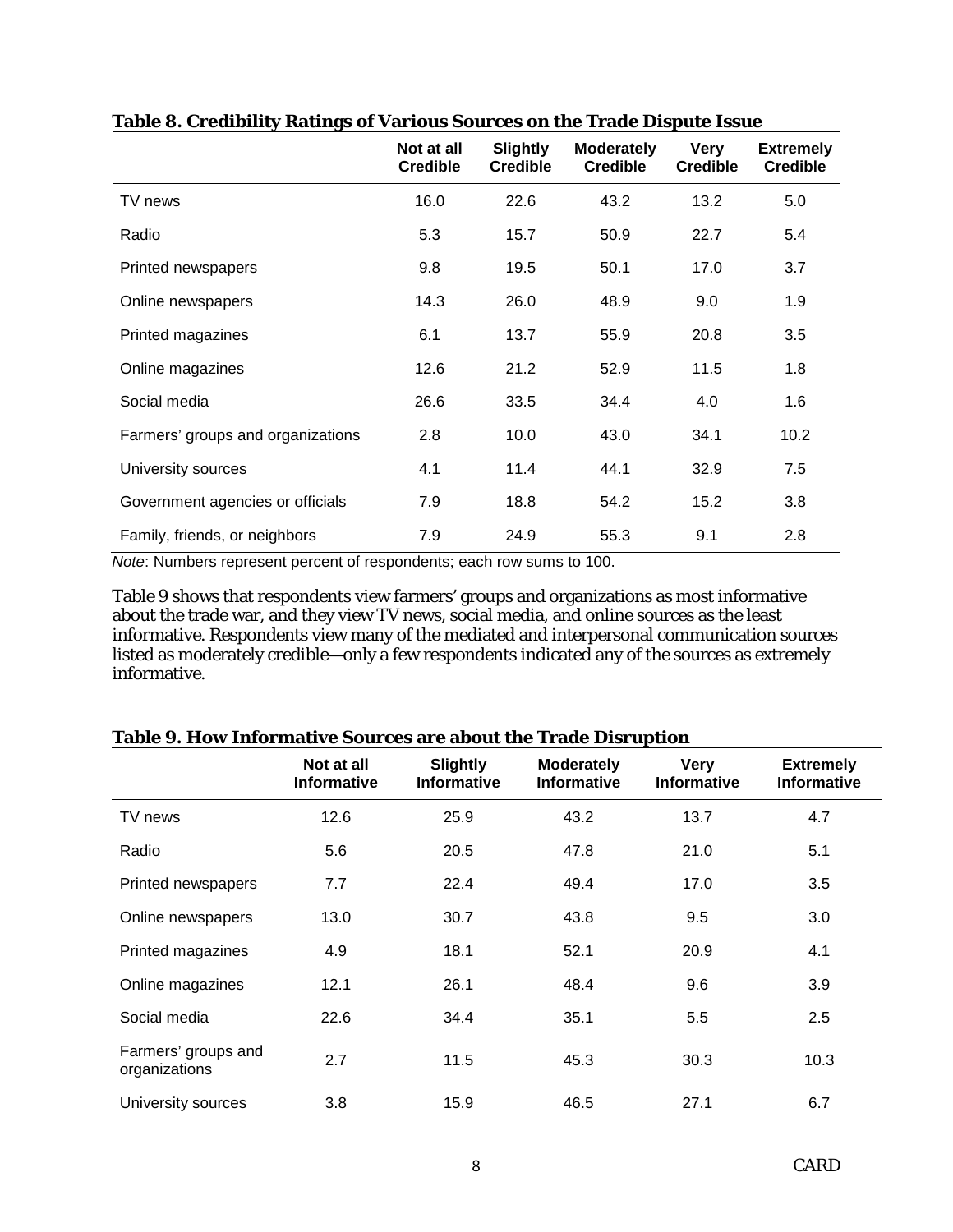| Government<br>agencies or officials | 8.9 | 25.4 | 48.1 | 13.8 | 3.9 |
|-------------------------------------|-----|------|------|------|-----|
| Family, friends, or<br>neighbors    | 9.0 | 30.6 | 49.8 | 8.1  | 2.6 |

*Note*: Numbers represent percent of respondents, each row sums to 100.

#### *Most-frequently Used News Sources*

When asked to specify their three most-frequently used news shows, channels, or programs, respondents say they most frequently turn to FOX News, farm bureaus, *Successful Farming*, the USDA, university extension, and CNN, with FOX News being the most referenced source. In particular, a total of 205 respondents rated FOX News as one of the three top sources regarding the trade disruption, followed by 201, 199, and 165 for farm bureaus, *Successful Farming*, and the USDA, respectively. Other sources mentioned include the *Wall Street Journal*, AgWeb, DTN, *Farm Journal*, farm magazines, WHO AM 1040, and *Wallaces Farmer*.

### **Marketing and Risk Management**

Respondents in spring 2019 indicated they primarily grow corn and soybeans with very few other crops planted or harvested in the past six years. Our results also show an increase in planned planting acres allocated to other crops for the 2019 season, mostly in Minnesota, due to a planned reduction in soybean planting acres.

The trade war has a direct impact on soybeans, as 62% of U.S. soybean exports were destined to China in 2016 and were cut in half in 2018. Adverse effects are less severe for corn, for which the U.S.-China is only 1.5% of total U.S. corn exports to the world. However, despite differences in the corn and soybean situation, survey results show that farmers do not intend to substantially change their planting decisions.. Table 10 shows that on average, farmers plan to plant 53.7% of their acreage with corn and 42.2% with soybeans, close to the average levels between 2013 and 2017, and the average levels in 2018. According to USDA's June 2019 acreage report (http://bit.ly/JuneAcreageUSDA2019), from 2018 to 2019, acreage planted for soybean substantially decreased across the three states—10% in Iowa, 4.6% in Illinois, and 11.5% in Minnesota. There are two potential sources for this discrepancy: (*a*) we only surveyed medium to large farms while smaller farms may change their planting decision; and, (*b*) farmers may have changed their planting intentions after our survey, possibly because of weather conditions.

|             | 2013-17 Average | 2018     | <b>2019 Plan</b> |
|-------------|-----------------|----------|------------------|
| Corn        | 54.0            | 53.1     | 53.7             |
| Soybeans    | 43.8            | 44.4     | 42.2             |
| Other crops | 2.3             | 2.5      | 4.1              |
| Total       | $= 100%$        | $= 100%$ | $= 100%$         |

### **Table 10. Average Percentage of Corn, Soybean, and Other Crops Planted, 2013– 2017, in 2018, and Plans for 2019**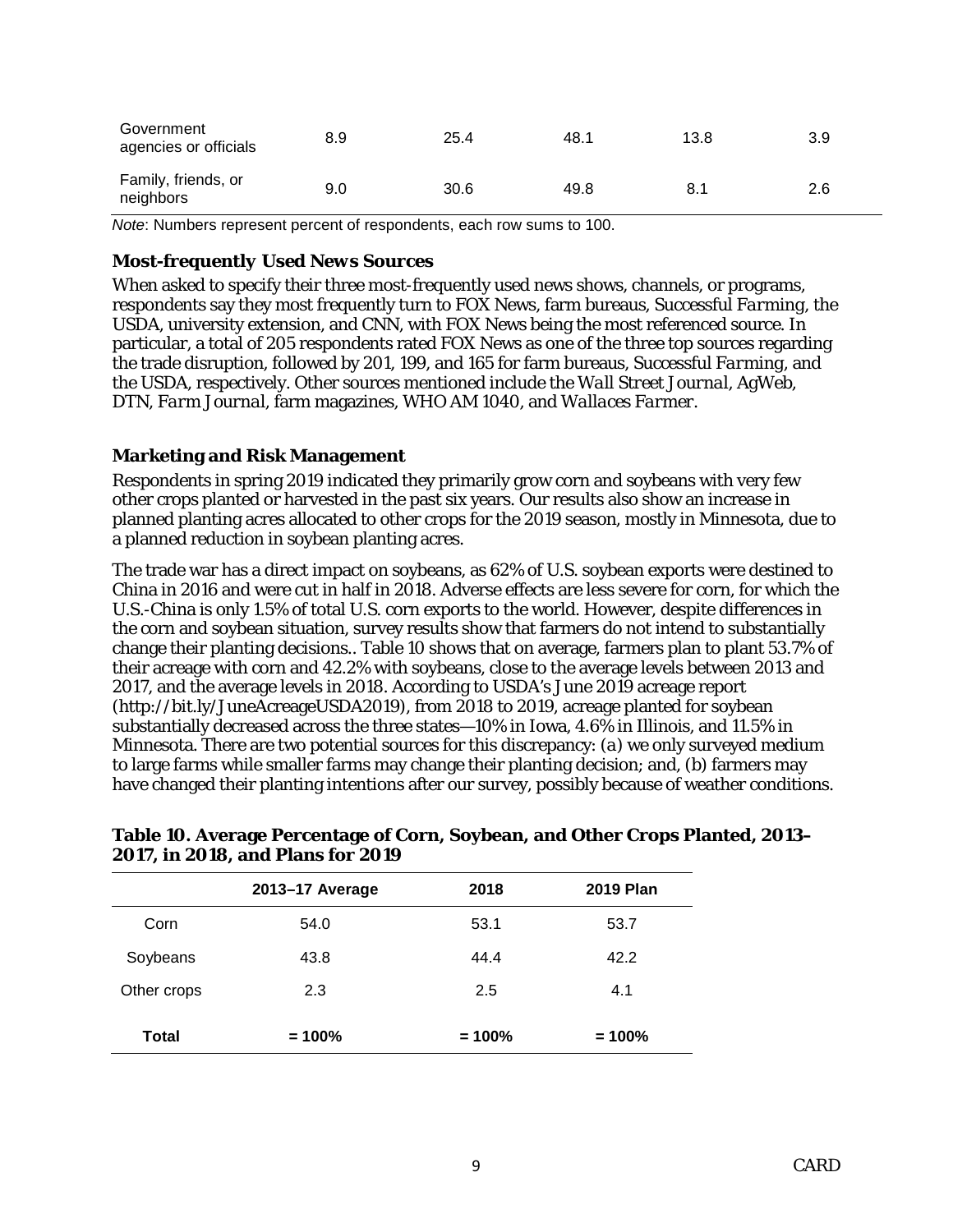Post-harvest marketing is the most popular method of selling soybeans, and based on respondents' plans for 2019 it will remain so. At-harvest marketing rates were used slightly less in favor of pre-harvest marketing.

Pre-harvest marketing is an important way for farmers to mitigate risk. However, those we surveyed do not express substantially higher interest in pre-harvest marketing in response to the trade war. In 2018, the year the trade war started, farmers said they would sell 33.3% of their products through pre-harvest marketing, a moderate 2.2% increase from the 2013 to 2017 levels. For 2019, they say they plan to market essentially the same percentage of crops through preharvest marketing, as shown in table 11.

|              | 2013-17 Average | 2018     | <b>2019 Plan</b> |
|--------------|-----------------|----------|------------------|
| Pre-harvest  | 31.1            | 33.3     | 33.5             |
| At harvest   | 14.4            | 13.6     | 12.7             |
| Post-harvest | 54.6            | 53.2     | 53.8             |
| <b>Total</b> | $= 100%$        | $= 100%$ | $= 100%$         |

| Table 11. Percentage of Soybean Harvest Marketed Pre-harvest, at Harvest, and |
|-------------------------------------------------------------------------------|
| Post-harvest, 2013–17, in 2018, and Plans for 2019                            |

In terms of marketing destinations, table 12 shows that cooperative elevators are the top choice—more than 60% of respondents indicate they sent soybeans to cooperative elevators in 2018. Private elevators, river terminals, and in-state soybean crushers are also major destinations, each receiving soybeans from about 20% of our respondents. A small minority (4.0%) sent their soybeans to out-of-state soybean crushers or had their soybeans picked up from the farm.

| <b>Marketing Destinations</b>                   | % of Respondents | <b>Standard Deviation</b> |
|-------------------------------------------------|------------------|---------------------------|
| Cooperative county elevator                     | 60.1             | 49.0                      |
| Private county elevator                         | 21.3             | 41.0                      |
| <b>River terminals</b>                          | 19.3             | 39.5                      |
| In-state soybean crusher                        | 19.9             | 40.0                      |
| Out-of-state soybean crusher                    | 4.0              | 19.5                      |
| Picked up from the farm, destination<br>unknown | 2.4              | 15.4                      |

## **Table 12. Marketing Destination(s) for 2018 Soybean Crop**

In 2018, 48% of respondents chose to store their soybean exclusively on-farm, 20.3% utilized only commercial storage, and 25.9% used both. Only 5.8% did not store soybeans at all, as shown in table 13.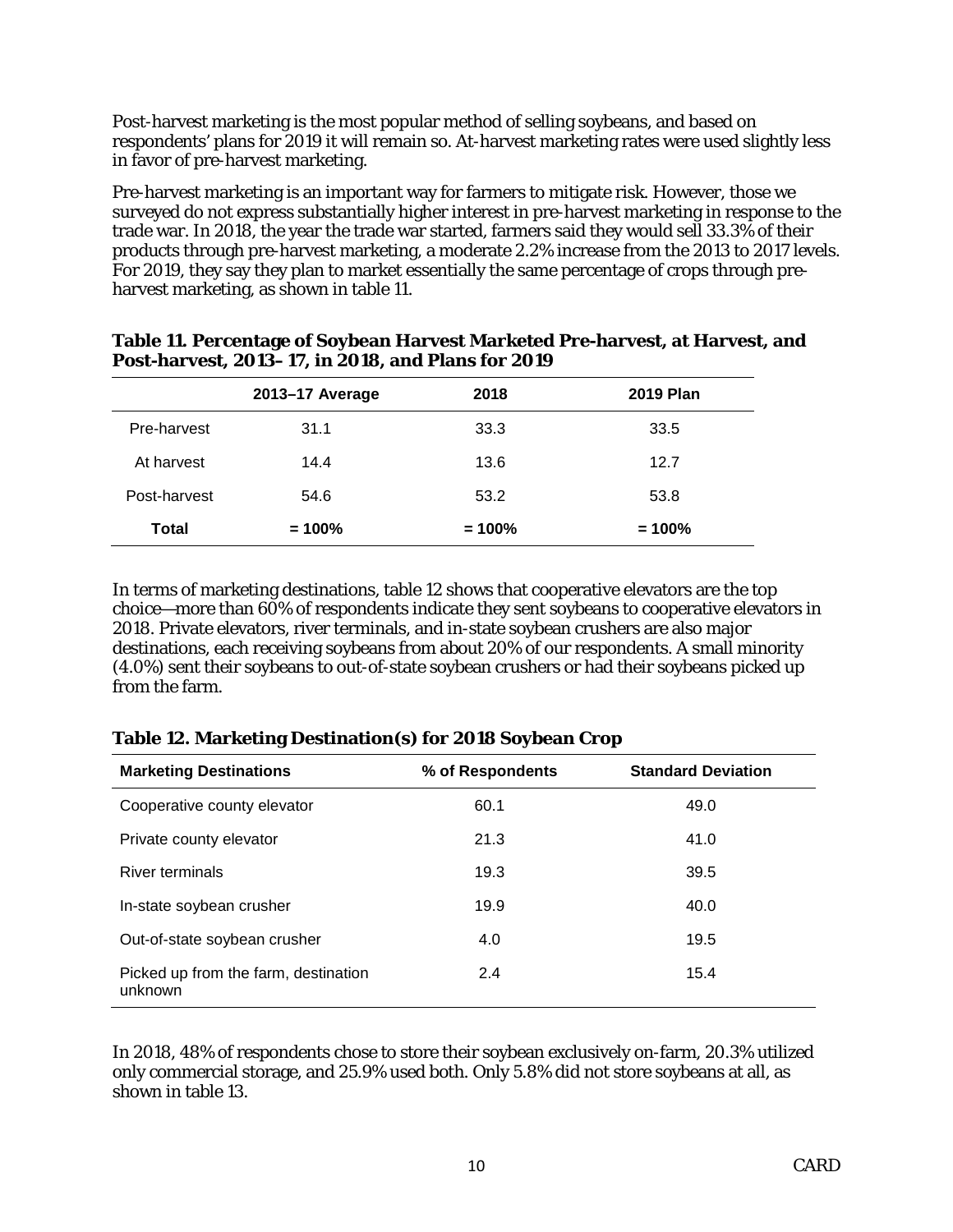| <b>Storage Plan</b>            | <b>Average % of Respondents</b> |
|--------------------------------|---------------------------------|
| On-farm only                   | 48.0                            |
| Commercially only              | 20.3                            |
| Both on-farm and commercially  | 25.9                            |
| Did not store soybeans in 2018 | 5.8                             |

### **Table 13. How 2018 Soybean Crop was Stored**

As table 14 shows, 65.5% of respondents stored more than 50% of their soybean crop and 21.8% stored their entire crop in 2018. This suggests farmers heavily rely on storage in their crop marketing plan.

Tables 15 and 16 show that in response to the trade war, 33.6% of our farmer-respondents increased the amount of soybean they stored in 2018. Indeed, 15.5% say they substantially increased the percentage of the soybean crop they stored. A total of 29.5% say they plan to further increase storage in 2019, with 13.8% planning to store a lot more soybean relative to 2018. Storage can be used in combination with marketing tools such as the futures market in the risk management strategy. However, we only find modestly higher use of these marketing tools (see table 17). Therefore, instead of using storage to managing risk, it seems that farmers are mostly storing crops and waiting for soybean price to bounce back, which has not happened as of this writing.

| <b>Amount of Soybean</b><br><b>Stored</b> | <b>Average % of Respondents</b> |
|-------------------------------------------|---------------------------------|
| None, including pre-sold                  | 12.0                            |
| Some, $<$ 25%                             | 7.7                             |
| $25 - 50%$                                | 14.9                            |
| $50 - 75%$                                | 20.8                            |
| 75-99%                                    | 22.9                            |
| 100%                                      | 21.8                            |

## **Table 14. Amount of 2018 Soybean Crop Respondents Stored**

#### **Table 15. How the Trade Disruption affected Soybean Storage Patterns in 2018**

| <b>Changes in 2018 Soybean Storage Patterns</b><br>due to the Trade Disruption | Average % of<br><b>Respondents</b> |
|--------------------------------------------------------------------------------|------------------------------------|
| Decreased storage a lot                                                        | 3.5                                |
| Decreased storage a little                                                     | 3.8                                |
| Did not change storage                                                         | 59.0                               |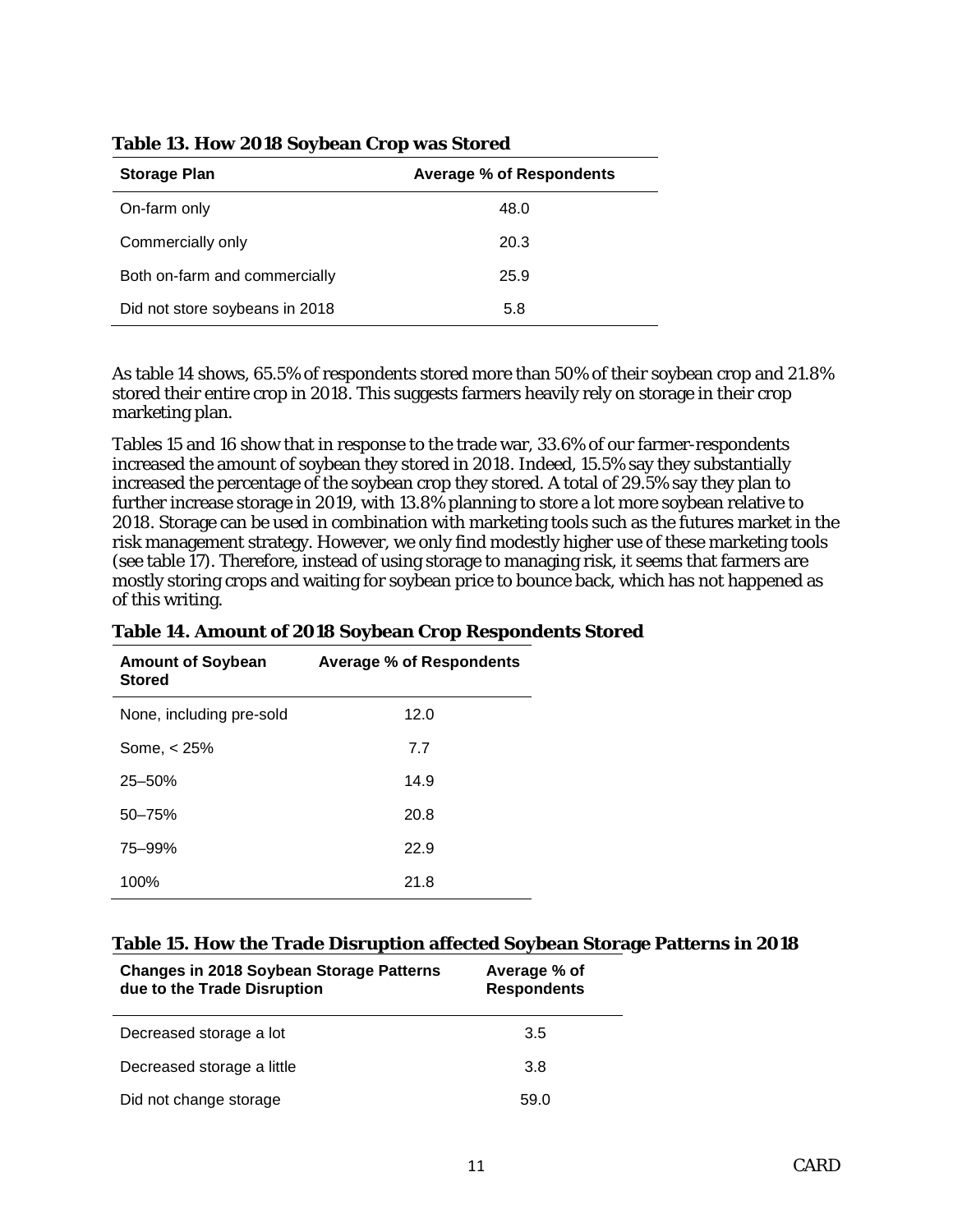| Increased storage a little | 181  |
|----------------------------|------|
| Increased storage a lot    | 15.5 |

## **Table 16. Perceived Changes in 2019 Soybean Storage Plan Compared to 2018**

| Intended Changes in 2019 Soybean Storage<br><b>Patterns due to the Trade Disruption</b> | Average % of<br><b>Respondents</b> |
|-----------------------------------------------------------------------------------------|------------------------------------|
| Will decrease storage a lot                                                             | 3.5                                |
| Will decrease storage a little                                                          | 6.1                                |
| Will not change storage                                                                 | 60.9                               |
| Will increase storage a little                                                          | 15.7                               |
| Will increase storage a lot                                                             | 13.8                               |

Aside from adjusting their crop storage practices, farmers plan to employ other risk management tools. On average, they intend to lower cash sales by 3.8% and make use of other marketing channels that hedge against risk. Table 17 shows that among these risk management tools, basis contracts will see the largest increase—from 4.4% in 2018 to 7.2% in 2019. While hedging risks is a rational alternative, only slightly over half of the respondents use crop marketing tools, and the uncertainty from the trade war only modestly increased the usage of these tools Researchers should pay attention to the barriers farmers face in adopting risk management strategies.

|                             | 2013-2017 Average | 2018      | <b>2019 Plan</b> |
|-----------------------------|-------------------|-----------|------------------|
| Spot cash sale              | 43.9              | 42.8      | 39.0             |
| Hedge-to-arrive<br>contract | 5.5               | 5.8       | 6.4              |
| Options                     | 0.9               | 0.7       | 1.9              |
| Futures hedge               | 3.8               | 4.3       | 5.1              |
| Cash forward<br>contract    | 37.4              | 36.7      | 36.8             |
| Basis contract              | 4.3               | 4.4       | 7.2              |
| Other                       | 4.3               | 5.3       | 4.4              |
| Total                       | $=100.0%$         | $=100.0%$ | $=100.0%$        |

**Table 17. Percentage of Soybean Crop Marketed using Risk Management Tools, 2013–17, in 2018, and Plan for 2019**

*Note*: Numbers indicate percent of respondents, each column sums to 100.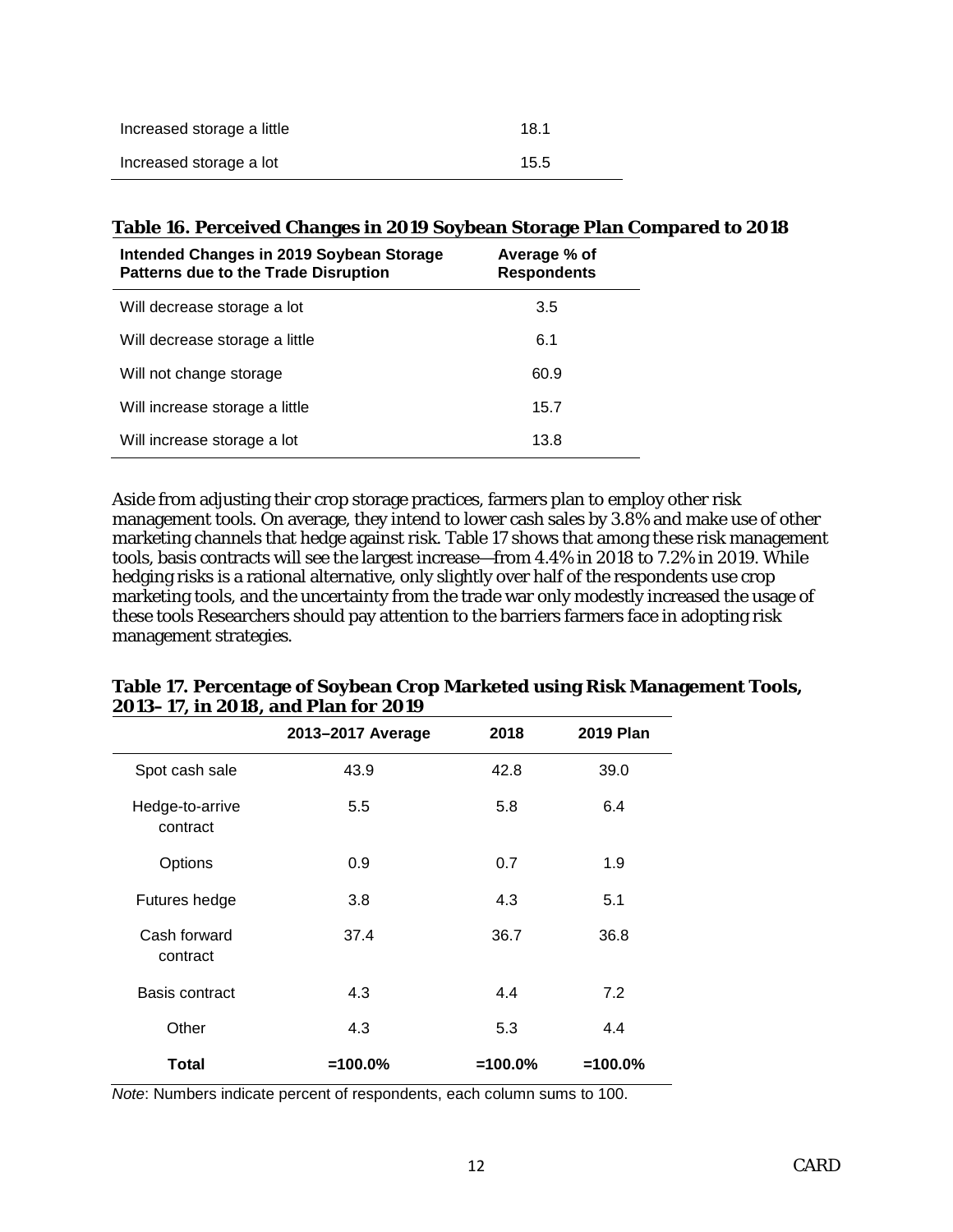## **Knowledge and Expectations about the Trade Disruptions**

We find our respondents knowledgeable about the trade war and the levels of the trade aid payments they received. There are fewer correct responses when the questions are not directly related to the farm operation. In particular, we asked three questions to gauge respondents' knowledge about the agricultural trade situation with China: the tariff rate imposed by China on U.S. soybean exports, the payment level per bushel for soybean producers offered in the 2018 Market Facilitation Program (MFP), and the percent of U.S. soybean exports sent to China in 2016 before the trade disruption.

As table 18 shows, close to 64% know that the Chinese government imposed a 25% tariff on U.S. soybean exports in July 2018. However, about 36% provided inaccurate tariff percentages imposed on U.S. soybean exports by China. This suggests that our respondents are knowledgeable about the trade disruption in general and the tariffs China imposed on U.S. agricultural products in particular.

More than half of our respondents do not know the exact volume of U.S. soybean shipped to China in 2017. Specifically, as table 19 shows, about 65% of farmers answered this question incorrectly. Only 35% correctly said that the United States shipped 60% of soybeans to China in 2017.

Table 20 shows that 90.3% of respondents know the exact payment rate for soybean producers (\$1.65/bushel) from the 2018 MFP. Only a few (9.7%) could not provide the accurate payment rate.

| Tariff %      | % of Respondents |
|---------------|------------------|
| 10%           | 7.5              |
| 15%           | 13.1             |
| 25% (Correct) | 63.8             |
| 35%           | 10.1             |
| 45%           | 5.5              |

## **Table 18. Percent of Tariff Respondents Believe the Chinese Government Imposed on U.S. Soybean Exports in July 2018**

#### **Table 19. Perceived Percentage of U.S. Soybean Exports Shipped to China in 2017**

| <b>Percent of Soybean Exported to</b><br>China | % of Respondents |
|------------------------------------------------|------------------|
| 15%                                            | 4.9              |
| 30%                                            | 24.5             |
| 45%                                            | 27.7             |
| 60% (Correct)                                  | 34.8             |
| 70%                                            | 8.2              |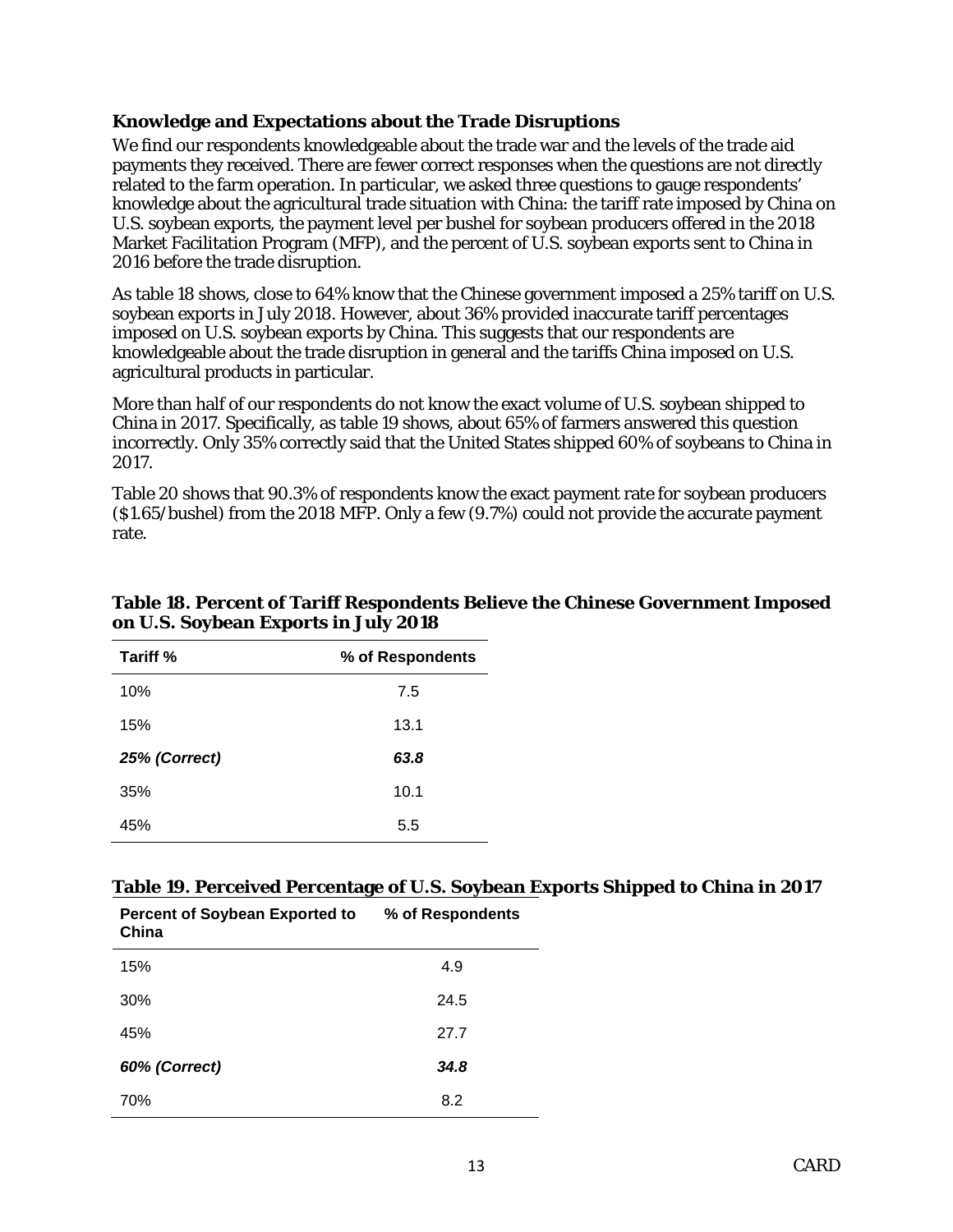| <b>MFP Rate for Soybean</b><br><b>Producers</b> | % of<br><b>Respondents</b> |
|-------------------------------------------------|----------------------------|
| \$.01/bu.                                       | 0.8                        |
| \$.14/bu.                                       | 1.7                        |
| \$.86/bu.                                       | 4.8                        |
| \$1/bu.                                         | 2.4                        |
| \$1.65/bu. (Correct)                            | 90.3                       |

**Table 20. Perceived Payments Soybean Producers Received from the 2018 Market Facilitation Program** 

Table 21 shows that the trade dispute negatively affected net farm incomes before the introduction of USDA trade assistance. Overall, 91.3% of respondents report having experienced a decline in net farm income. Of those respondents, 42.4% saw a 10–20% reduction, 29.3% saw a reduction greater than 20%, 14.7% saw a 5–10% reduction, and about 5% saw a reduction of less than 5% in 2018 before receiving assistance from USDA. Only a small percentage of farmers (4.2%) saw a gain in net income before they received support from USDA, and less than 10% saw no changes in net income in 2018 resulting from the trade dispute. The majority saw a cut in their income of more than 10% before the USDA assistance.

| Net Farm Income Changes due<br>to the Trade Disruption | % of Respondents |
|--------------------------------------------------------|------------------|
| Down >20%                                              | 29.3             |
| Down 10-20%                                            | 42.4             |
| Down 5-10%                                             | 14.7             |
| Down $< 5\%$                                           | 4.9              |
| No Change                                              | 4.6              |
| $Up < 5\%$                                             | 0.9              |
| Up 5-10%                                               | 0.5              |
| Up 10-20%                                              | 1.4              |
| Up > 20%                                               | 1.4              |

**Table 21. Extent to which the Trade Disruption affected 2018 Farm Net Income before USDA Assistance**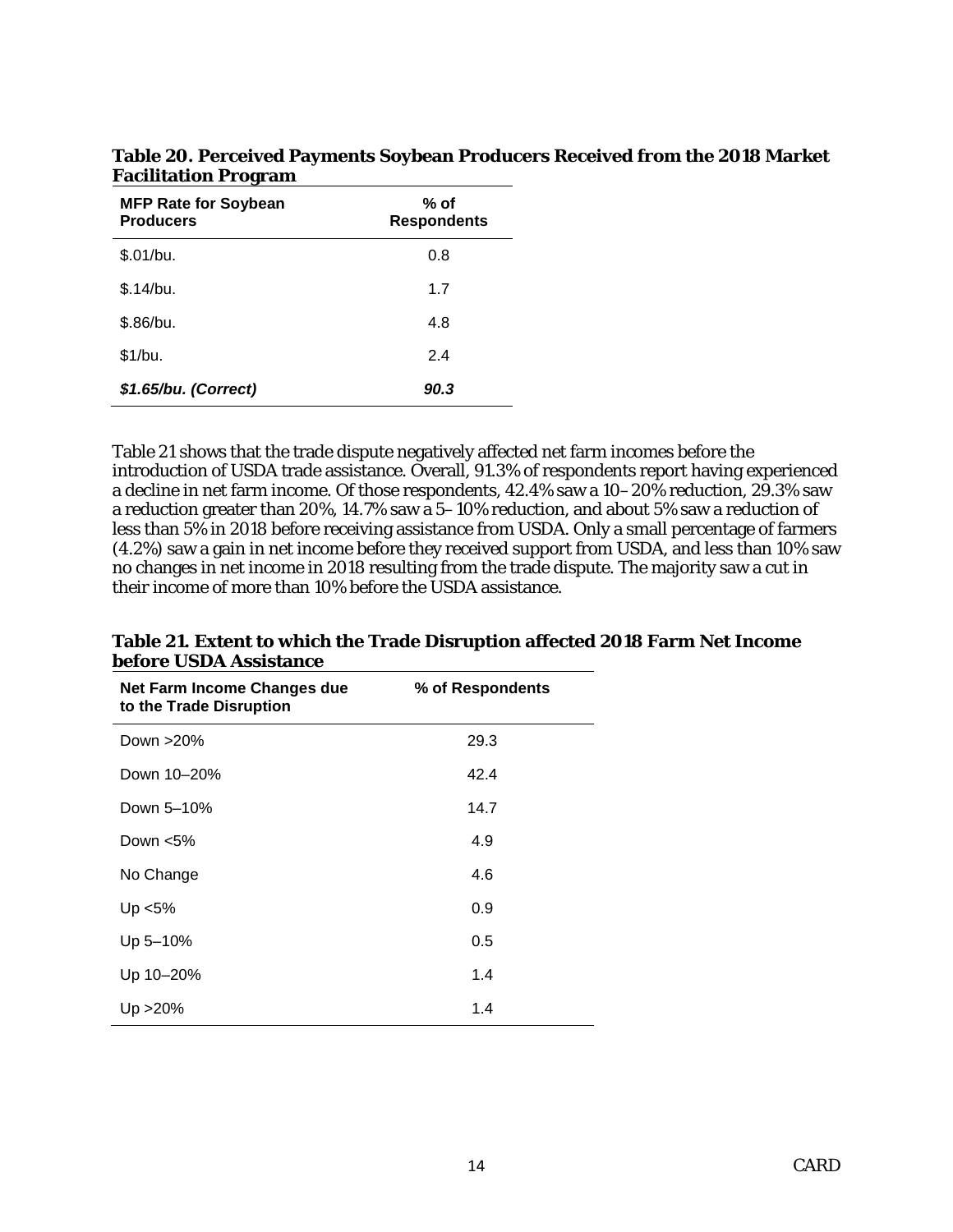Generally, the majority (82.9%) acknowledge that President Trump's \$12 billion trade relief plan will help to varying degrees. Notably, 39.7% think that the trade relief will be somewhat helpful, 25% think it will be very helpful, and 18.2% think it will be quite helpful, as table 22 shows. Only a few (7.2%) are unsure if the policy will be helpful, and only 6.2% think it will not be helpful at all. The vast majority believe the trade relief plan will at least be somewhat helpful.

| <b>Views about MFP Plan</b> | % of Respondents |
|-----------------------------|------------------|
| Not at all helpful          | 6.2              |
| Somewhat helpful            | 39.7             |
| Quite helpful               | 18.2             |
| Very helpful                | 25.0             |
| Not sure                    | 72               |

## **Table 22. Perceived Helpfulness of President Trump's \$12 Billion Trade Relief Plan**

## **Demographics and Farm Characteristics**

Of the 663 who returned complete and usable questionnaires, 96.3% are male, with ages ranging from 25 to 88 ( $M = 60.7$ ; SD = 10.92). On average, respondents have 38.5 years of farming experience  $(SD = 12.33)$  (a minimum of 2 and a maximum of 67 years).

Table 23 shows the majority were willing to take risks in general and farming risks in particular.

## **Table 23. Respondents' Willingness to Take Risks**

|                             |      | 1<br>(Not<br>Willing) | $\mathbf{2}$ | 3    | 4    | 5    | 6    | 7<br>(Willing) |
|-----------------------------|------|-----------------------|--------------|------|------|------|------|----------------|
| How willing are you to take | #    | $\overline{7}$        | 38           | 98   | 177  | 228  | 83   | 40             |
| risks in general?           | %    | 1.0                   | 5.7          | 14.6 | 26.4 | 34.0 | 12.4 | 6.0            |
| How willing are you to take | #    | 7                     | 32           | 90   | 165  | 226  | 105  | 45             |
| risks as a farmer?          | $\%$ | 1.0                   | 4.8          | 13.4 | 24.6 | 33.7 | 15.7 | 6.7            |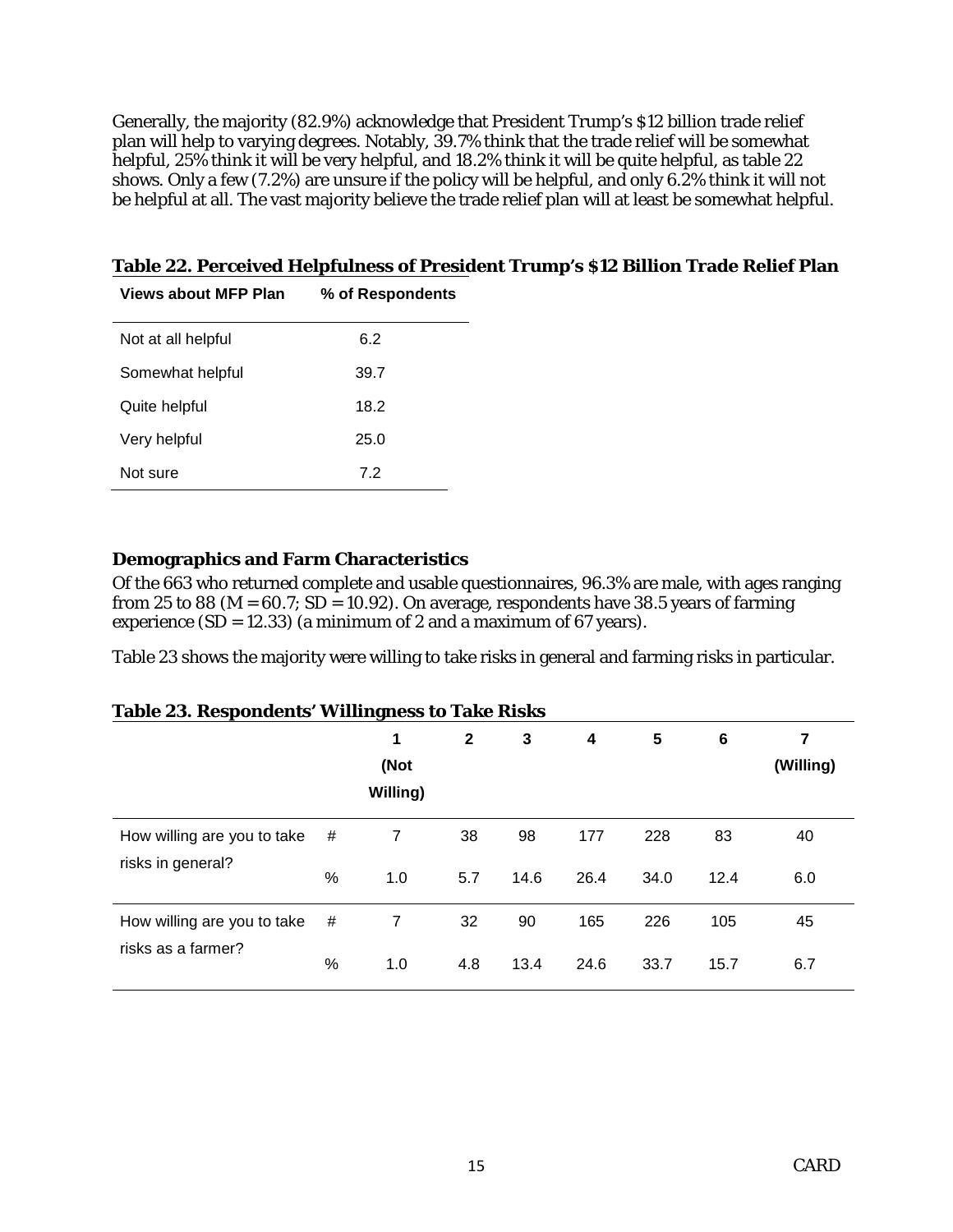Table 24 shows the sample's composition by state. The largest majority (43.4%) of farmers are from Iowa.

| Table 24. Primary State of Farm Operation |                  |                  |
|-------------------------------------------|------------------|------------------|
| <b>State</b>                              | # of Respondents | % of Respondents |
| lowa                                      | 301              | 43.4             |
| <b>Illinois</b>                           | 217              | 31.8             |
| Minnesota                                 | 160              | 23.1             |

|--|

Table 25 shows the types of livestock the respondents reportedly owned in 2018. Aside from crops, many (29.1%) raised beef cattle. The majority of the farm operations, however, did not include livestock.

|                          | Tubic so. Types of Ervestock Owned in solo |                  |
|--------------------------|--------------------------------------------|------------------|
| <b>Type of Livestock</b> | # of Respondents                           | % of Respondents |
| Beef cattle              | 197                                        | 29.1             |
| Dairy                    | 7                                          | 1.0              |
| Poultry                  | 15                                         | 2.2              |
| Hog                      | 55                                         | 8.1              |
| Other                    | 23                                         | 3.4              |
| No livestock             | 426                                        | 62.8             |

**Table 25. Types of Livestock Owned in 2018**

*Note*: The vast majority of the hog producers were custom-feed.

Table 26 shows the majority of farmers have internet service on both their farm and residence, or on just their farm.

| <b>State</b>            | # of Respondents | % of Respondents |
|-------------------------|------------------|------------------|
| Residence only          | 12               | 1.8              |
| Farm only               | 196              | 29.1             |
| Both residence and farm | 441              | 65.4             |
| No internet connection  | 25               | 3.7              |

**Table 26. Access to the Internet in 2018**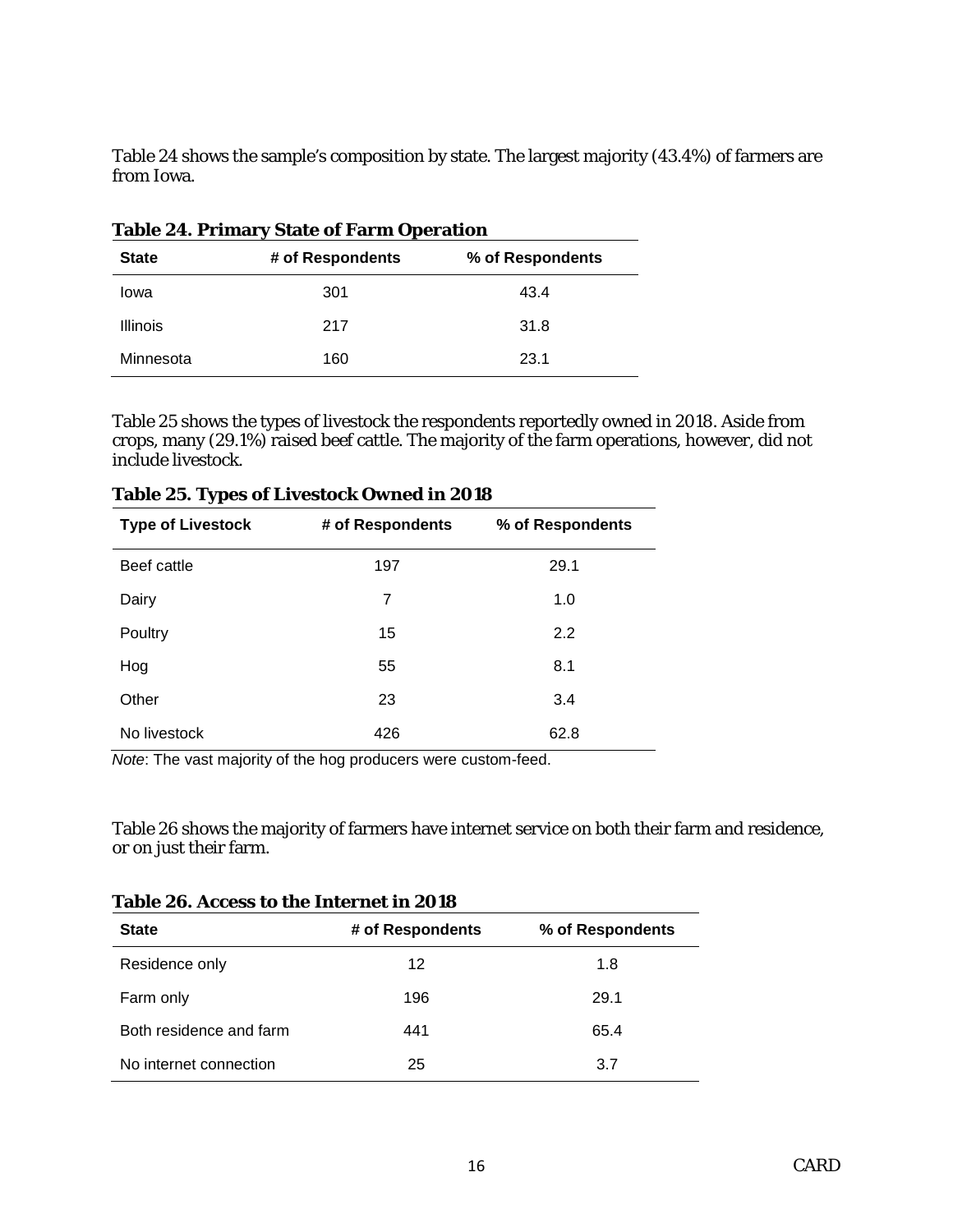Table 27 shows the majority earn upwards of \$250,000 from their operation. Additionally, 32.2% earn off-farm income. An average of 27.2% of farmers' annual gross household income comes from off-farm sources.

|                          | Table & A. Respondence Total Annual Gross Farm Income in Wolo |                  |
|--------------------------|---------------------------------------------------------------|------------------|
| <b>Gross Farm Income</b> | # of Respondents                                              | % of Respondents |
| Less than \$50,000       | 25                                                            | 4.0              |
| \$50,000-\$99,999        | 25                                                            | 4.0              |
| \$100,000-\$249,999      | 82                                                            | 13.0             |
| \$250,000-\$499,999      | 196                                                           | 31.2             |
| \$500,000-\$1 million    | 168                                                           | 26.7             |
| \$1 million or greater   | 133                                                           | 21.1             |
|                          |                                                               |                  |

**Table 27. Respondents' Total Annual Gross Farm Income in 2018**

Table 28 shows that very few farmers have less than a GED—the majority have graduated high school and have a minimum of some college education.

| <b>Table 28. Respondents' Highest Level of Education</b> |  |
|----------------------------------------------------------|--|
|----------------------------------------------------------|--|

| <b>Highest Education Level</b>       | # of Respondents | % of Respondents |
|--------------------------------------|------------------|------------------|
| Some high school or less             | 9                | 1.3              |
| High school diploma or GED           | 184              | 27.3             |
| Some college, or associate<br>degree | 240              | 35.7             |
| Bachelor's degree                    | 211              | 31.4             |
| Graduate or professional degree      | 29               | 4.3              |

Table 29 shows whether respondents have ever served on any type of board of commodity groups. Most responded that they have not, but 16% of respondents have served on the board of state-level commodity groups or local farm bureaus and 3% have served at both national and state level.